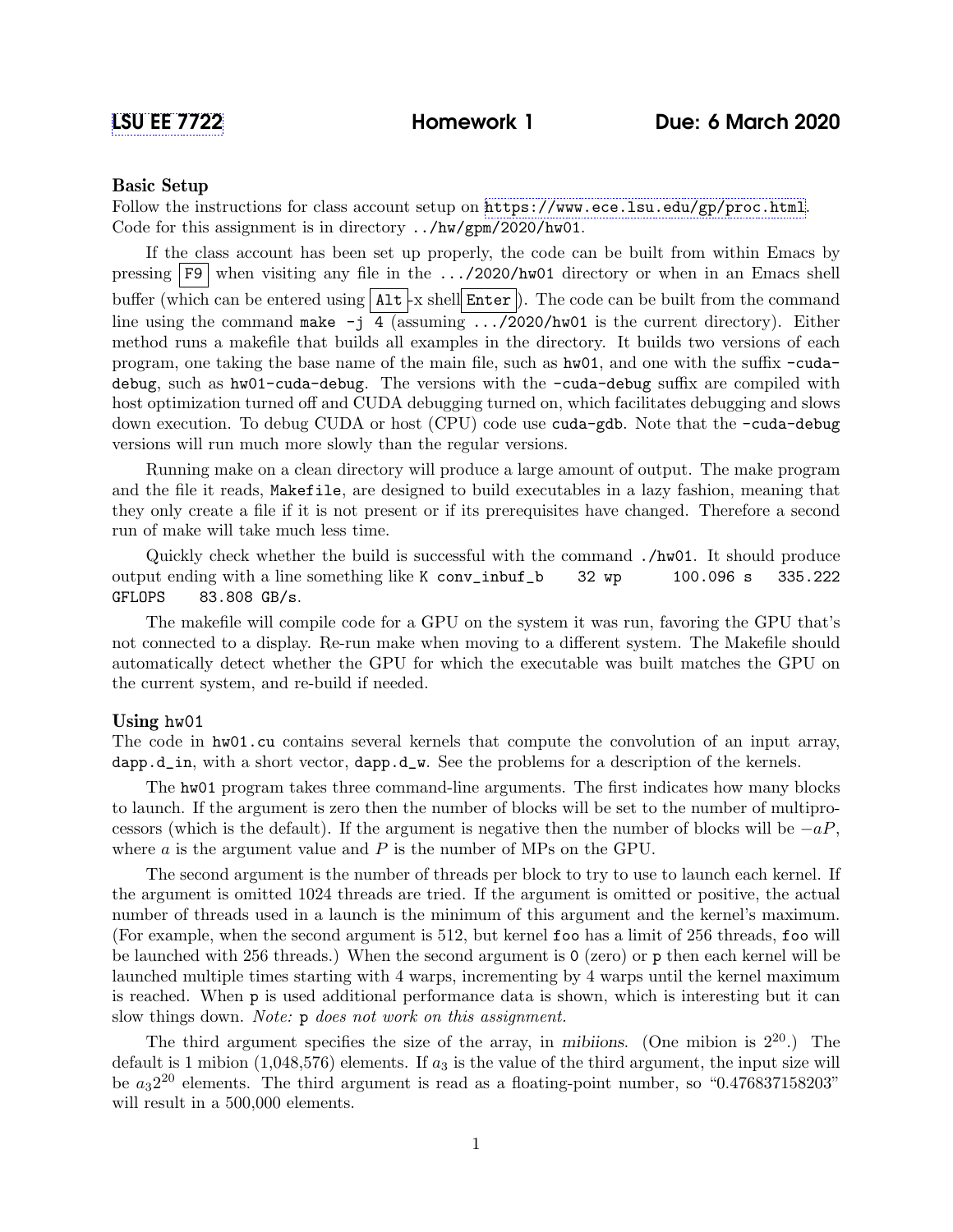Here are some examples: Run with 256 threads per block: ./hw01 0 256. Run with 512 threads per block and twice as many blocks as MPs: ./hw01 -2 512. Run with 256 threads per block and 10 blocks: ./hw01 10 256. Run each kernel multiple times using an input size of 1 billion  $(10^9 \text{ elements})$ : ./hw01 0 0 953.674.

## Program Output

Starting a run of  $hwd1$ ...

[koppel@dmk-laptop hw01]\$ ./hw01

. . . produces the following output:

The first thing printed is information about each GPU connected to the system, followed by a line showing the chosen GPU:

GPU 0: GeForce RTX 2080 SUPER @ 1.81 GHz WITH 7982 MiB GLOBAL MEM GPU 0: L2: 4096 kiB MEM<->L2: 496.1 GB/s GPU 0: CC: 7.5 MP: 48 CC/MP: 64 DP/MP: 2 TH/BL: 1024 GPU 0: SHARED: 49152 B/BL 65536 B/MP CONST: 65536 B # REGS: 65536 GPU 0: PEAK: 5576 SP GFLOPS 174 DP GFLOPS COMP/COMM: 45.0 SP 2.8 DP Using GPU 0

Most lab computers have two GPUs, please pay attention to the GPU that is actually being used, GPU 0 above.

Most fields are self-explanatory. For example, L2 is the size of the level-2 cache and CC indicates that the device is of compute capability 7.5 (Turing). The MEM<->L2 field shows the offchip bandwidth. MP indicates the number of multiprocessors, also called streaming multiprocessors (SM's). CC/MP indicates the number of CUDA cores (single-precision functional units) per MP, DP/MP indicates the number of double-precision functional units per MP, and TH/BL is the maximum number of threads per block.

The amount of shared memory available is shown per block (B/BL) and per MP, this does not indicate whether any particular kernel is using that much shared memory or could use that much. The same line shows the amount of constant memory, and the number of registers available.

The next line, PEAK, shows FP operation bandwidth in which a fused multiply-add is counted as one operation. (Most of the rest of the world counts a multiply-add as two operations, but in this class it's one.) The COMP/COMM line gives the computation to communication ratio in floating-point operations per floating-point element transfers. (The information above was collected in part using the runtime library's cudaGetDeviceProperties function.)

The program will next print information about each kernel:

```
CUDA Kernel Resource Usage:
For conv_simple:
       0 shared, 192 const, 0 loc, 58 regs; 1024 max threads per block.
For conv_efficient:
       0 shared, 192 const, 0 loc, 62 regs; 1024 max threads per block.
For conv_wbuf:
       0 shared, 192 const, 0 loc, 62 regs; 1024 max threads per block.
For conv_inbuf_a:
       0 shared, 192 const, 0 loc, 64 regs; 1024 max threads per block.
For conv_inbuf_b:
       0 shared, 192 const, 0 loc, 64 regs; 1024 max threads per block.
```
The max threads per block shown above is based on the kernel and reflects register usage.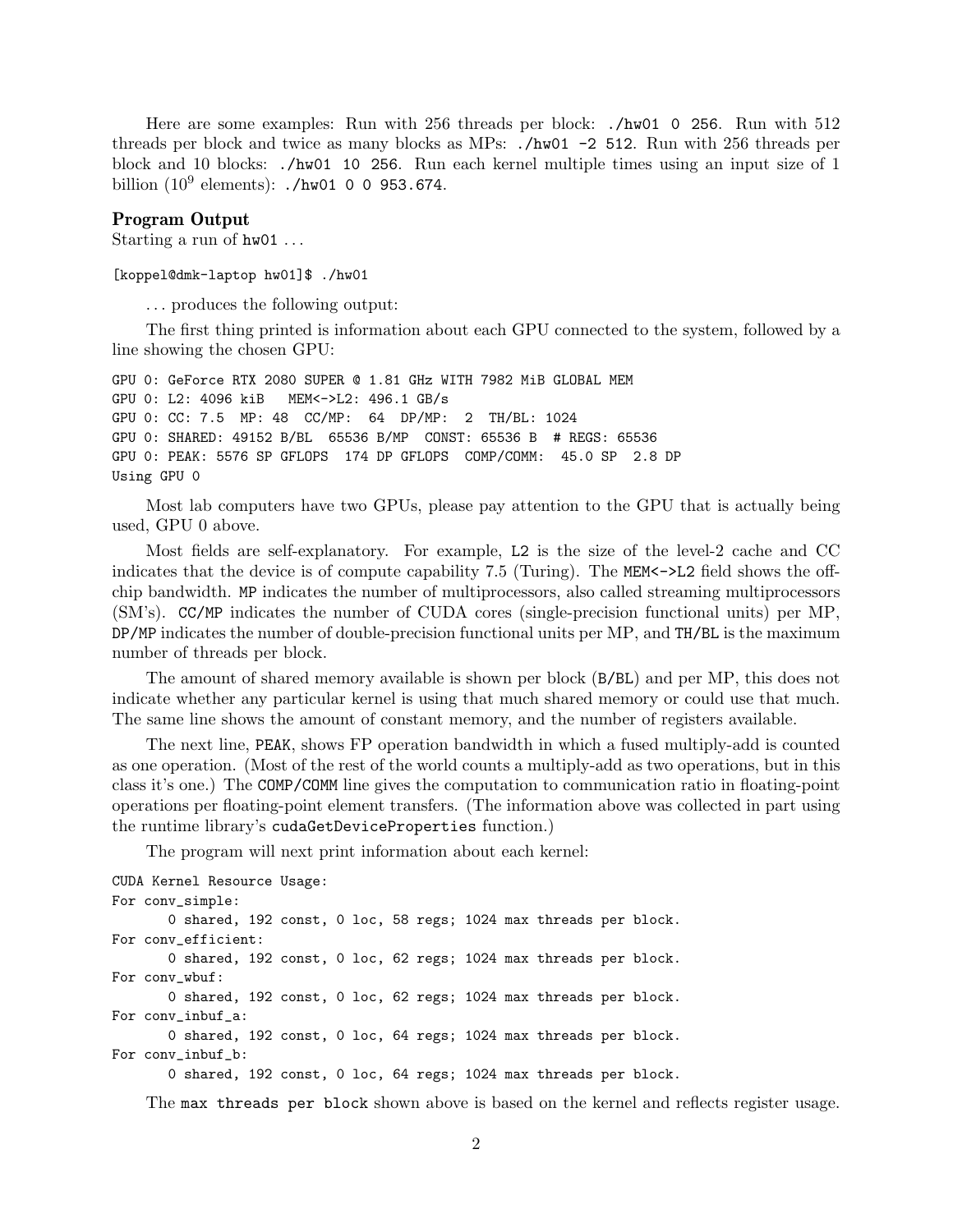Though it does not happen above, it is possible that a kernel can be limited to less than 1024 threads per block because it uses more than 64 registers (on a CC 5.2 device).

Next, the program provides information on the input size and launch configuration.

Array size: 16777216 elements, num weights 32 Launching with 48 blocks of up to 1024 threads.

The array size can be changed using command-line arguments, that is explained further below. Variable Dj near the top of the file controls the number of weights (the size of the w array).

The program can either launch each kernel once, with a particular configuration (number of blocks and number of threads per block), or it can launch each kernel multiple times, each with a different block size. Without arguments is runs each kernel once and prints one line per kernel. Launching with 48 blocks of up to 1024 threads.

| K conv_simple 32 wp    |       | 140417.664 $\mu$ s             | 3.823 GFLOPS   | $0.956$ GB/s   |  |
|------------------------|-------|--------------------------------|----------------|----------------|--|
| K conv_efficient 32 wp |       | $860.032 \ \mu s$              | 624.245 GFLOPS | 156.062 GB/s   |  |
| K conv_wbuf 32 wp      |       | 858.720 $\mu$ s 625.199 GFLOPS |                | 156.300 GB/s   |  |
| K conv_inbuf_a         | 32 wp | 587.392 $\mu$ s 913.991 GFLOPS |                | $228.498$ GB/s |  |
| K conv_inbuf_b         | 32 wp | 579.552 $\mu$ s                | 926.355 GFLOPS | 231.589 GB/s   |  |

The  $\mu$ s values are the execution time, the GFLOPS shows the computation rate measured in billions of FP operations per second, and the GB/s value is the off-chip data throughput. Recall that a multiply-add is counted as one FP operation.

When run with a 0 as the second argument, such as  $\Lambda w01$  0 0, the program, launches each kernel multiple times, starting with 4 warps per block, up to 32 warps per block. Run time and other information will be shown for each launch. An excerpt for one kernel appears below:

| Kernel conv_simple: |                |               |     |         |          |                            |
|---------------------|----------------|---------------|-----|---------|----------|----------------------------|
|                     | wp ac          | t/ $\mu$ s FP |     |         |          | GB/s Data BW Util--------- |
| 1                   | -1             | 463           | 72  |         | $18 **$  |                            |
|                     | $2\quad 2$     | 314           | 107 |         | $27$ *** |                            |
|                     | 3 <sup>3</sup> | 395           | 85  | $21 **$ |          |                            |
| 4                   | $\overline{4}$ | 342           | 98  | $25$ ** |          |                            |
|                     | 8 8            | 428           | 78  | $20$ ** |          |                            |
|                     | 12 12          | 856           | 39  | $10 *$  |          |                            |
|                     | 16 16          | 980           | 34  | 9       |          |                            |
|                     | 20 20          | 1192          | 28  | 7       |          |                            |
|                     | 24 24          | 1079          | 31  | 8       |          |                            |
|                     | 28 28          | 981           | 34  | 9       |          |                            |
|                     | 32 32          | 885           | 38  | 9       | $\ast$   |                            |

The wp column shows the number of warps per block that the kernel was launched with. The ac column shows the number of warps assigned to an MP (which is the product of the number of warps per block and the number of active blocks per MP). The number in the ac column is computed by an NVIDIA API using information about the kernel and the GPU. In the example above the wp and ac numbers are the same because the number of blocks is the same as the number of MPs and so there is no way to have more than one block per MP.

The  $t/\mu s$  column shows the measured execution time. The number under GB/s is the minimum off-chip bandwidth, computed by dividing the size of the input and output arrays by the measured execution time. The stars in last column show bandwidth utilization based on the GB/s number. If the stars extend to the maximum length (shown by the hyphens to the right of Bandwidth Util in the column heading) then off-chip bandwidth is being saturated (fully utilized). Note that this number is computed using measured time and an ideal amount of data crossing the chip boundary.